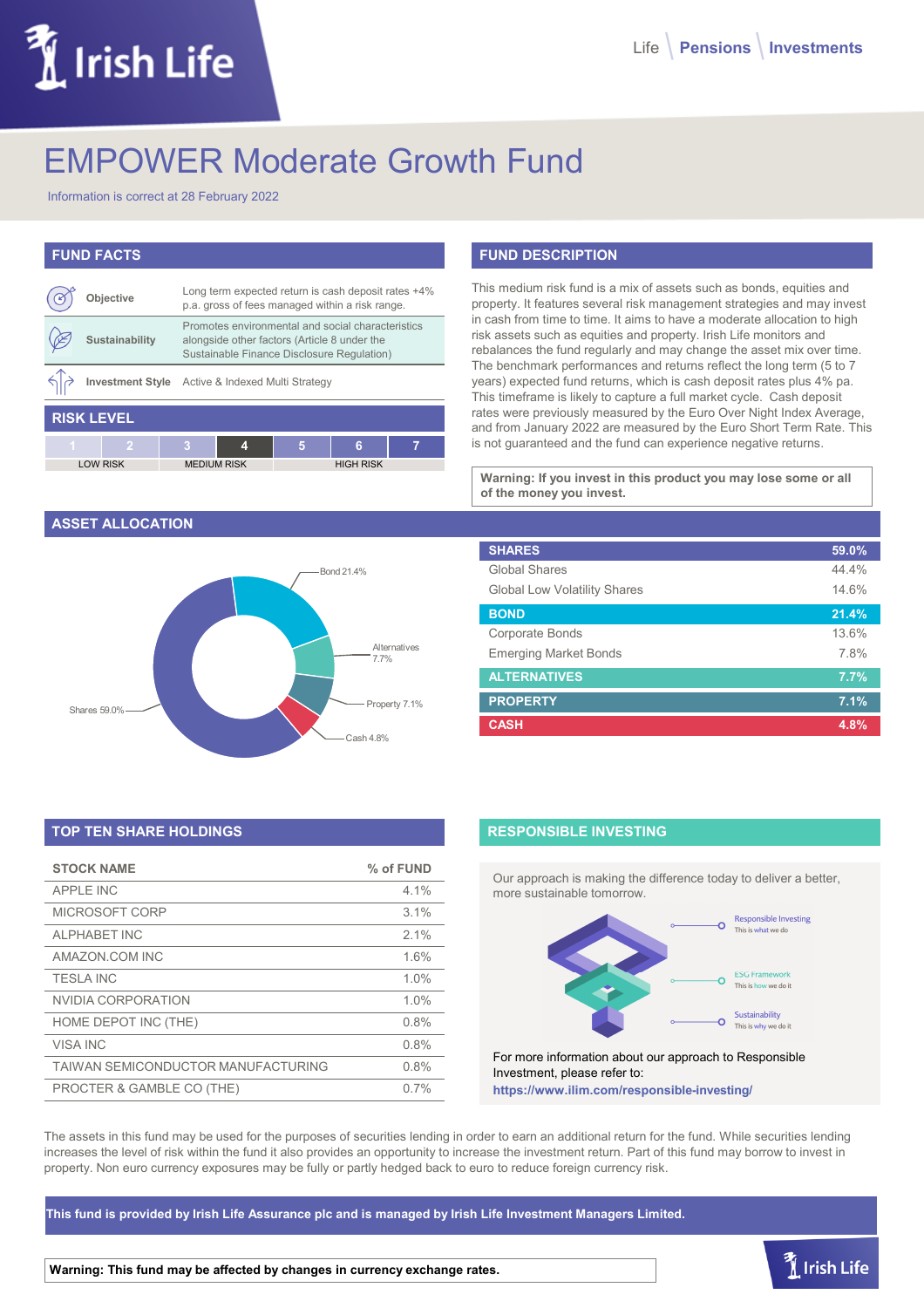#### **SHARE SECTOR DISTRIBUTION**

| <b>SECTOR</b>                 | % of FUND |
|-------------------------------|-----------|
| Information Technology        | 22.4%     |
| <b>Consumer Discretionary</b> | 13.1%     |
| <b>Health Care</b>            | 13.1%     |
| Financials                    | 13.0%     |
| Industrials                   | 8.0%      |
| <b>Communication Services</b> | 7.4%      |
| <b>Consumer Staples</b>       | 6.8%      |
| <b>Materials</b>              | 4.9%      |
| Energy                        | 3.9%      |
| Other                         | 7.4%      |

#### **RISK MANAGEMENT STRATEGIES**



# **CALENDAR YEAR RETURN**

|           | <b>YTD</b> |
|-----------|------------|
| Fund      | $-5.46%$   |
| Benchmark | 0.55%      |

#### **PERFORMANCE AS AT 28/02/2022**

|           | 1 Month  | <b>Since Launch</b> |
|-----------|----------|---------------------|
| Fund      | $-2.76%$ | $-4.80\%$           |
| Benchmark | 0.26%    | 0.75%               |

Fund returns are quoted before taxes and after a standard annual management charge of 0.29%. Annual fund management charges are calculated and deducted based on the offer price of the fund. The unit price and value of the fund are always quoted after an allowance has been made for the fund management charge. There is no Bid/Offer spread.

Launch Date (for the series used in the above performance illustration) = 10 Dec 2021; YTD = year to date; p.a. = per annum Source: Irish Life Investment Managers

Benchmark: The standard against which the performance of the fund is measured. It typically includes market indices or weighted combinations of these as appropriate.

**Warning: Past performance is not a reliable guide to future performance.**

**Warning: The value of your investment may go down as well as up.**